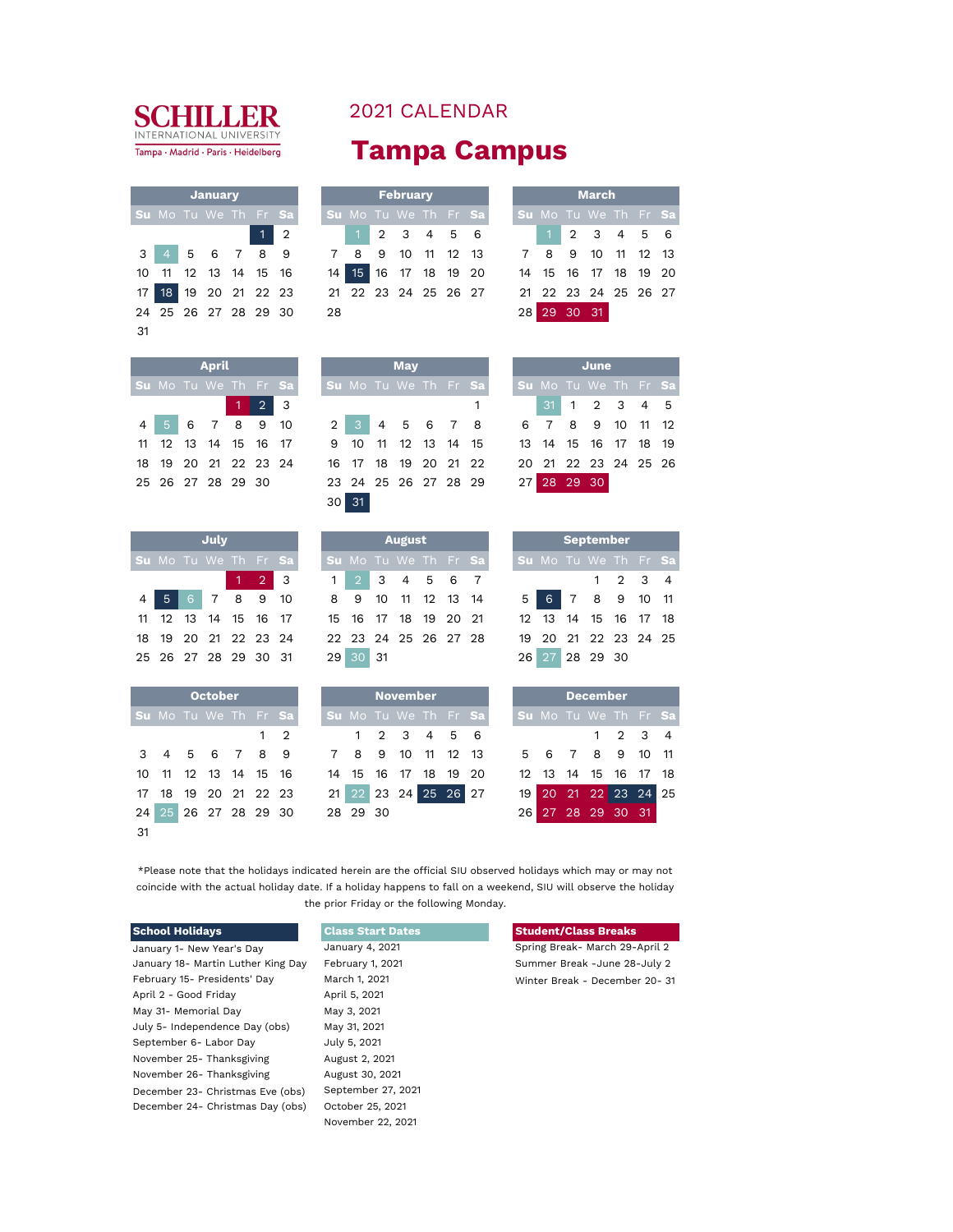

| <b>2021 CALENDAR</b> |  |
|----------------------|--|
| <b>Madrid Campus</b> |  |

|                |                      |       | <b>January</b> |                |              |                             |                |          |     | <b>February</b> |          |                       |                      |       |          | <b>March</b>         |          |  |
|----------------|----------------------|-------|----------------|----------------|--------------|-----------------------------|----------------|----------|-----|-----------------|----------|-----------------------|----------------------|-------|----------|----------------------|----------|--|
|                |                      |       |                |                |              | <b>Su</b> Mo Tu We Th Fr Sa |                |          |     |                 |          | Su Mo Tu We Th Fr Sal | Su Mo Tu We Th Fr Sa |       |          |                      |          |  |
|                |                      |       |                |                |              | $1 \mid 2$                  |                |          |     | 2 3 4 5 6       |          |                       |                      |       |          | 2 3 4 5 6            |          |  |
| $\overline{3}$ |                      | 4 5 6 |                | $\overline{7}$ | 89           |                             | $\overline{7}$ | -8       | - 9 | 10              | 11 12 13 |                       |                      | 7 8 9 |          | 10                   | 11 12 13 |  |
| 10             | 11                   |       | 12 13 14       |                | $15 \mid 16$ |                             |                | 14 15 16 |     | 17 18 19 20     |          |                       |                      |       |          | 14 15 16 17 18 19 20 |          |  |
|                | 17 18 19 20 21 22 23 |       |                |                |              |                             |                |          |     |                 |          | 21 22 23 24 25 26 27  |                      |       |          | 21 22 23 24 25 26 27 |          |  |
|                | 24 25 26 27 28 29 30 |       |                |                |              |                             | 28             |          |     |                 |          |                       | 28                   |       | 29 30 31 |                      |          |  |

|                      | <b>March</b>    |  |  |
|----------------------|-----------------|--|--|
| Su Mo Tu We Th Fr Sa |                 |  |  |
|                      | $1$ 2 3 4 5 6   |  |  |
|                      | 8 9 10 11 12 13 |  |  |
| 14 15 16 17 18 19 20 |                 |  |  |
| 21 22 23 24 25 26 27 |                 |  |  |
| 28 29 30 31          |                 |  |  |

|  | <b>April</b>         |                     |  |       | <b>May</b> |  |                                                               |  |                      | June         |  |  |
|--|----------------------|---------------------|--|-------|------------|--|---------------------------------------------------------------|--|----------------------|--------------|--|--|
|  | Su Mo Tu We Th Fr Sa |                     |  |       |            |  | Su Mo Tu We Th Fr Sa                                          |  | Su Mo Tu We Th Fr Sa |              |  |  |
|  |                      | $1 \quad 2 \quad 3$ |  |       |            |  |                                                               |  |                      | 31 1 2 3 4 5 |  |  |
|  | 4 5 6 7 8 9 10       |                     |  |       |            |  | 2 3 4 5 6 7 8 6 7 8 9 10 11 12                                |  |                      |              |  |  |
|  |                      |                     |  |       |            |  | 11 12 13 14 15 16 17 9 10 11 12 13 14 15 13 14 15 16 17 18 19 |  |                      |              |  |  |
|  | 18 19 20 21 22 23 24 |                     |  |       |            |  | 16 17 18 19 20 21 22 20 21 22 23 24 25 26                     |  |                      |              |  |  |
|  |                      |                     |  |       |            |  | 25 26 27 28 29 30 23 24 25 26 27 28 29 27 28 29 30            |  |                      |              |  |  |
|  |                      |                     |  | ว∩ ว1 |            |  |                                                               |  |                      |              |  |  |

31

|    |  | July                 |   |             |    |
|----|--|----------------------|---|-------------|----|
|    |  | Su Mo Tu We Th Fr Sa |   |             |    |
|    |  |                      |   | $1 \quad 2$ | 3  |
| 4  |  | $5 \t6 \t7$          | 8 | 9           | 10 |
| 11 |  | 12 13 14 15 16 17    |   |             |    |
| 18 |  | 19 20 21 22 23 24    |   |             |    |
|    |  | 25 26 27 28 29 30 31 |   |             |    |

|    |  | <b>October</b>       |  |            |
|----|--|----------------------|--|------------|
|    |  | Su Mo Tu We Th Fr Sa |  |            |
|    |  |                      |  | $1\quad 2$ |
|    |  | 3 4 5 6 7 8 9        |  |            |
|    |  | 10 11 12 13 14 15 16 |  |            |
|    |  | 17 18 19 20 21 22 23 |  |            |
|    |  | 24 25 26 27 28 29 30 |  |            |
| 31 |  |                      |  |            |

|                                    |      | $\overline{2}$ | 3 |       |          | 3 |               | 4 5 6 7              |  |     |  |                      | $1 \t2 \t3$ | $\overline{4}$ |
|------------------------------------|------|----------------|---|-------|----------|---|---------------|----------------------|--|-----|--|----------------------|-------------|----------------|
| <b>Su</b> Mo Tu We Th Fr <b>Sa</b> |      |                |   |       |          |   |               | Su Mo Tu We Th Fr Sa |  |     |  | Su Mo Tu We Th Fr Sa |             |                |
|                                    | July |                |   |       |          |   | <b>August</b> |                      |  |     |  | <b>September</b>     |             |                |
|                                    |      |                |   | 30 31 |          |   |               |                      |  |     |  |                      |             |                |
| 25 26 27 28 29 30                  |      |                |   |       |          |   |               | 23 24 25 26 27 28 29 |  | 271 |  | 28 29 30             |             |                |
| 18 19 20 21 22 23 24               |      |                |   |       | 16 17 18 |   |               | 19 20 21 22          |  |     |  | 20 21 22 23 24 25 26 |             |                |
| 11 12 13 14 15 16 17               |      |                |   |       |          |   |               | 9 10 11 12 13 14 15  |  |     |  | 13 14 15 16 17 18 19 |             |                |

|  |  |  |                                                           |                                                                      |               | <b>August</b> |  |  |                      |  | <b>PERCHINGL</b> |  |  |
|--|--|--|-----------------------------------------------------------|----------------------------------------------------------------------|---------------|---------------|--|--|----------------------|--|------------------|--|--|
|  |  |  |                                                           | Su Mo Tu We Th Fr Sat I Su Mo Tu We Th Fr Sat I Su Mo Tu We Th Fr Sa |               |               |  |  |                      |  |                  |  |  |
|  |  |  | $\begin{array}{c c c c c c} \hline 1 & 2 & 3 \end{array}$ |                                                                      | 1 2 3 4 5 6 7 |               |  |  |                      |  | 1 2 3 4          |  |  |
|  |  |  |                                                           | 4 5 6 7 8 9 10 8 9 10 11 12 13 14 5 6 7 8 9 10 11                    |               |               |  |  |                      |  |                  |  |  |
|  |  |  |                                                           | 11 12 13 14 15 16 17 15 16 17 18 19 20 21 12 13 14 15 16 17 18       |               |               |  |  |                      |  |                  |  |  |
|  |  |  |                                                           | 18 19 20 21 22 23 24 22 23 24 25 26 27 28                            |               |               |  |  | 19 20 21 22 23 24 25 |  |                  |  |  |
|  |  |  |                                                           | 25 26 27 28 29 30 31 29 30 31                                        |               |               |  |  |                      |  | 26 27 28 29 30   |  |  |

|                      | <b>October</b> |  |            |  |                      | <b>November</b> |  |  |                      |  | <b>December</b>      |                 |  |
|----------------------|----------------|--|------------|--|----------------------|-----------------|--|--|----------------------|--|----------------------|-----------------|--|
| Su Mo Tu We Th Fr Sa |                |  |            |  | Su Mo Tu We Th Fr Sa |                 |  |  | Su Mo Tu We Th Fr Sa |  |                      |                 |  |
|                      |                |  | $1\quad 2$ |  |                      | 1 2 3 4 5 6     |  |  |                      |  |                      | $1 \t2 \t3 \t4$ |  |
| 3 4 5 6 7 8 9        |                |  |            |  | 7 8 I                | 9 10 11 12 13   |  |  | 5 <sup>1</sup>       |  | 6 7 8 9 10 11        |                 |  |
| 10 11 12 13 14 15 16 |                |  |            |  | 14 15 16 17 18 19 20 |                 |  |  |                      |  | 12 13 14 15 16 17 18 |                 |  |
| 17 18 19 20 21 22 23 |                |  |            |  | 21 22 23 24 25 26 27 |                 |  |  |                      |  | 19 20 21 22 23 24 25 |                 |  |
| 24 25 26 27 28 29 30 |                |  |            |  | 28 29 30             |                 |  |  | 261                  |  | 27 28 29 30 31       |                 |  |

|  | <b>September</b>     |                 |  |
|--|----------------------|-----------------|--|
|  | Su Mo Tu We Th Fr Sa |                 |  |
|  |                      | $1 \t2 \t3 \t4$ |  |
|  | 5 6 7 8 9 10 11      |                 |  |
|  | 12 13 14 15 16 17 18 |                 |  |
|  | 19 20 21 22 23 24 25 |                 |  |
|  | 26 27 28 29 30       |                 |  |

| Su Mo Tu We Th Fr Sa<br>$1 \quad 2 \quad 3 \quad 4$<br>12 13 14 15 16 17 18 |  |  | <b>December</b> |  |  |  |  |
|-----------------------------------------------------------------------------|--|--|-----------------|--|--|--|--|
| 5 6 7 8 9 10 11                                                             |  |  |                 |  |  |  |  |
|                                                                             |  |  |                 |  |  |  |  |
|                                                                             |  |  |                 |  |  |  |  |
|                                                                             |  |  |                 |  |  |  |  |
| 19 20 21 22 23 24 25<br>26 27 28 29 30 31                                   |  |  |                 |  |  |  |  |
|                                                                             |  |  |                 |  |  |  |  |

\*Please note that the holidays indicated herein are the official SIU observed holidays which may or may not coincide with the actual holiday date. If a holiday happens to fall on a weekend, SIU will observe the holiday the prior Friday or the following Monday.

| <b>School Holidays</b>    | <b>Class Start Dates</b>            | <b>Student/Class Breaks</b>    |
|---------------------------|-------------------------------------|--------------------------------|
| 1-6 January - Epifany     | Jan. 7, 2021 (Make up days 8,15,22) | Spring Break- March 29-April 2 |
| 3 May - May Day           | February 1, 2021                    | Summer Break -June 28-July 2   |
| 16 May - San Isidro TBC   | March 1, 2021                       | Winter Break - December 20-31  |
| 26 July - Santiago TBC    | April 5, 2021                       |                                |
| 15 August                 | May 3, 2021                         |                                |
| 9 September -             | May 31, 2021                        |                                |
| 12 October- Hispanidad    | July 5, 2021                        |                                |
| 1 - November - All Saints | August 2, 2021                      |                                |
| 9 - November - Almudena   | August 30, 2021                     |                                |
| 6 December                | September 27, 2021                  |                                |
| 8 December                | October 25, 2021                    |                                |
|                           | November 22, 2021                   |                                |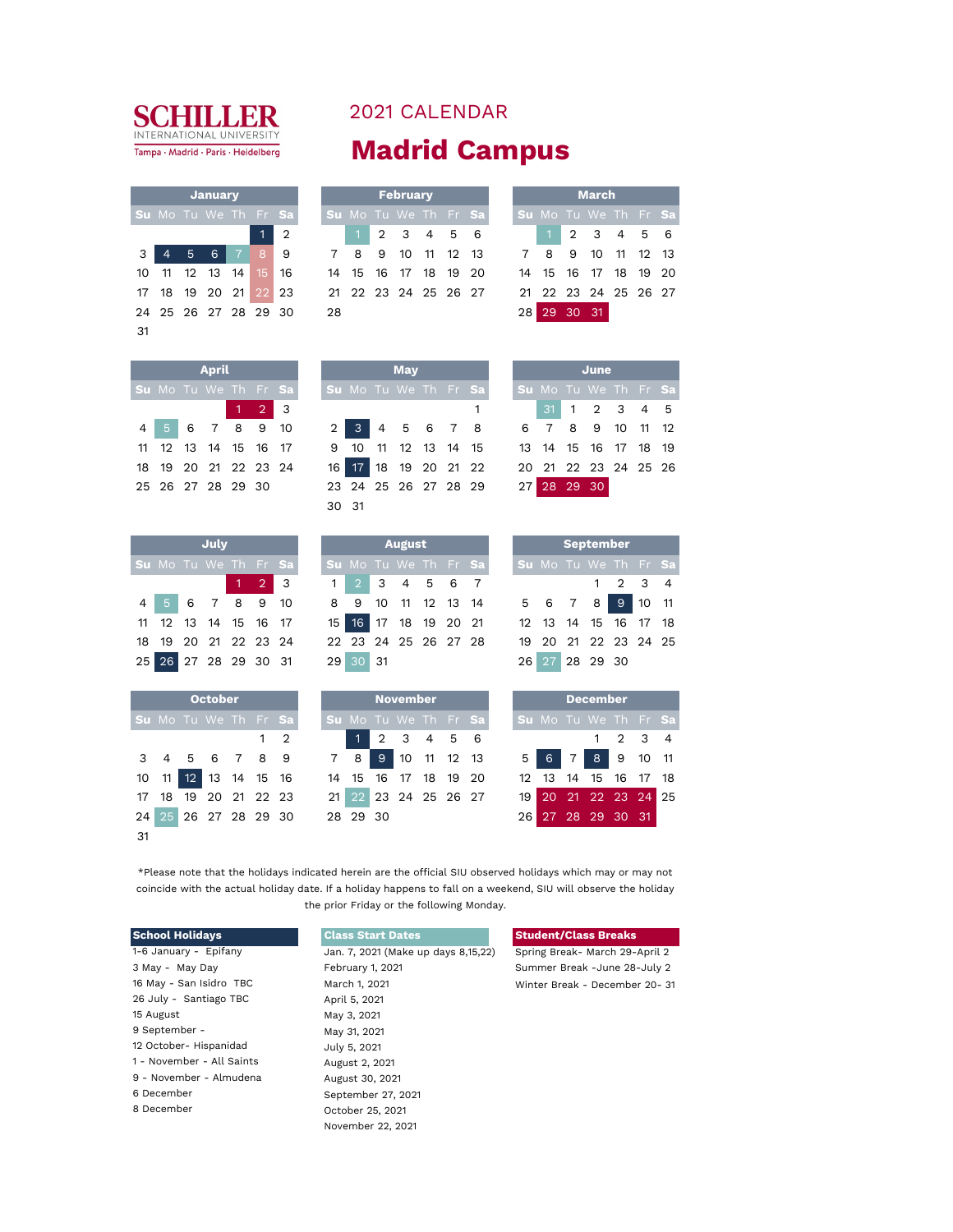

|    |                      | <b>January</b>    |    |                |    |       |    | February             |    |          |  |    |                    |          | Mar  |
|----|----------------------|-------------------|----|----------------|----|-------|----|----------------------|----|----------|--|----|--------------------|----------|------|
|    | Su Mo Tu We Th Fr Sa |                   |    |                |    |       |    | Su Mo Tu We Th Fr Sa |    |          |  |    | <b>Su</b> Mo Tu We |          |      |
|    |                      |                   | 47 | $\overline{2}$ |    |       |    | 2 3 4 5 6            |    |          |  |    |                    | 2        | - 3  |
| 3  | 4                    | 5 6 7 8 9         |    |                | 7  | 8     | 9  | 10                   |    | 11 12 13 |  |    | 8                  | 9        | -10  |
| 10 |                      | 11 12 13 14 15 16 |    |                |    | 14 15 | 16 | 17                   | 18 | 19 20    |  |    | 14 15 16           |          | - 17 |
| 17 | 18                   | 19 20 21 22 23    |    |                |    |       |    | 21 22 23 24 25 26 27 |    |          |  |    | 21 22 23 24        |          |      |
|    | 24 25 26 27 28 29 30 |                   |    |                | 28 |       |    |                      |    |          |  | 28 |                    | 29 30 31 |      |
| 31 |                      |                   |    |                |    |       |    |                      |    |          |  |    |                    |          |      |

## 2021 CALENDAR **Paris Campus**

|  | January              |  |                      |                                                   |                      | February |  |  | <b>March</b><br>Su Mo Tu We Th Fr Sa |                      |  |  |  |  |
|--|----------------------|--|----------------------|---------------------------------------------------|----------------------|----------|--|--|--------------------------------------|----------------------|--|--|--|--|
|  |                      |  | Su Mo Tu We Th Fr Sa |                                                   | Su Mo Tu We Th Fr Sa |          |  |  |                                      |                      |  |  |  |  |
|  |                      |  | $1\vert 2$           |                                                   | 1 2 3 4 5 6          |          |  |  |                                      | 1 2 3 4 5 6          |  |  |  |  |
|  |                      |  |                      | 3 4 5 6 7 8 9 7 8 9 10 11 12 13 7 8 9 10 11 12 13 |                      |          |  |  |                                      |                      |  |  |  |  |
|  |                      |  |                      | 10 11 12 13 14 15 16 14 15 16 17 18 19 20         |                      |          |  |  |                                      | 14 15 16 17 18 19 20 |  |  |  |  |
|  |                      |  |                      | 17 18 19 20 21 22 23 21 22 23 24 25 26 27         |                      |          |  |  |                                      | 21 22 23 24 25 26 27 |  |  |  |  |
|  | 24 25 26 27 28 29 30 |  |                      | 28                                                |                      |          |  |  |                                      | 28 29 30 31          |  |  |  |  |

|    |          | <b>March</b>         |  |  |
|----|----------|----------------------|--|--|
|    |          | Su Mo Tu We Th Fr Sa |  |  |
|    |          | $1$ 2 3 4 5 6        |  |  |
|    |          | 8 9 10 11 12 13      |  |  |
|    |          | 14 15 16 17 18 19 20 |  |  |
|    |          | 21 22 23 24 25 26 27 |  |  |
| 28 | 29 30 31 |                      |  |  |

|  | <b>April</b>      |                     |                      |                                                     |                                  | <b>May</b> |  |                |  |  | June                 |  |
|--|-------------------|---------------------|----------------------|-----------------------------------------------------|----------------------------------|------------|--|----------------|--|--|----------------------|--|
|  |                   |                     | Su Mo Tu We Th Fr Sa |                                                     | Su Mo Tu We Th Fr Sa             |            |  |                |  |  | Su Mo Tu We Th Fr Sa |  |
|  |                   | $1 \quad 2 \quad 3$ |                      |                                                     |                                  |            |  |                |  |  | $31$ 1 2 3 4 5       |  |
|  | 4 5 6 7 8 9 10    |                     |                      | $2 \begin{bmatrix} 3 & 4 & 5 & 6 & 7 \end{bmatrix}$ |                                  |            |  | 8 <sup>1</sup> |  |  | 6 7 8 9 10 11 12     |  |
|  |                   |                     | 11 12 13 14 15 16 17 |                                                     | $9$ 10 11 12 13 14 15            |            |  |                |  |  | 13 14 15 16 17 18 19 |  |
|  |                   |                     | 18 19 20 21 22 23 24 |                                                     | 16 17 18 19 20 21 22             |            |  |                |  |  | 20 21 22 23 24 25 26 |  |
|  | 25 26 27 28 29 30 |                     |                      |                                                     | 23 24 25 26 27 28 29 27 28 29 30 |            |  |                |  |  |                      |  |
|  |                   |                     |                      |                                                     | ว∩ ว1                            |            |  |                |  |  |                      |  |

|    |  | July                 |                     |  |
|----|--|----------------------|---------------------|--|
|    |  | Su Mo Tu We Th Fr Sa |                     |  |
|    |  |                      | $1 \quad 2 \quad 3$ |  |
|    |  | 4 5 6 7 8 9 10       |                     |  |
| 11 |  | 12 13 14 15 16 17    |                     |  |
| 18 |  | 19 20 21 22 23 24    |                     |  |
|    |  | 25 26 27 28 29 30 31 |                     |  |

|                      | July |                     | September<br>August<br>Su Mo Tu We Th Fr Sa |                      |  |  |  |  |  |                      |  |                      |  |  |
|----------------------|------|---------------------|---------------------------------------------|----------------------|--|--|--|--|--|----------------------|--|----------------------|--|--|
| Su Mo Tu We Th Fr Sa |      |                     |                                             |                      |  |  |  |  |  | Su Mo Tu We Th Fr Sa |  |                      |  |  |
|                      |      | $1 \quad 2 \quad 3$ |                                             | 1 2 3 4 5 6 7        |  |  |  |  |  |                      |  | $1 \t2 \t3 \t4$      |  |  |
| 4 5 6 7 8 9 10       |      |                     | 8 9 10 11 12 13 14 5 6 7 8 9 10 11          |                      |  |  |  |  |  |                      |  |                      |  |  |
| 11 12 13 14 15 16 17 |      |                     |                                             | 15 16 17 18 19 20 21 |  |  |  |  |  |                      |  | 12 13 14 15 16 17 18 |  |  |
| 18 19 20 21 22 23 24 |      |                     |                                             | 22 23 24 25 26 27 28 |  |  |  |  |  |                      |  | 19 20 21 22 23 24 25 |  |  |
| 25 26 27 28 29 30 31 |      |                     | 29 30 31                                    |                      |  |  |  |  |  |                      |  | 26 27 28 29 30       |  |  |

30 31

|             |                  | 6 7 8 9 10 11 12     |  |
|-------------|------------------|----------------------|--|
|             |                  | 13 14 15 16 17 18 19 |  |
|             |                  | 20 21 22 23 24 25 26 |  |
| 27 28 29 30 |                  |                      |  |
|             |                  |                      |  |
|             |                  |                      |  |
|             | <b>September</b> |                      |  |
|             |                  |                      |  |

|  | <b>Septemper</b>     |                 |  |
|--|----------------------|-----------------|--|
|  | Su Mo Tu We Th Fr Sa |                 |  |
|  |                      | $1 \t2 \t3 \t4$ |  |
|  | 5 6 7 8 9 10 11      |                 |  |
|  | 12 13 14 15 16 17 18 |                 |  |
|  | 19 20 21 22 23 24 25 |                 |  |
|  | 26 27 28 29 30       |                 |  |

|     |                             | <b>October</b>    |  |            |  |                      | <b>November</b> |  |                      |  |                          | <b>December</b> |                     |  |
|-----|-----------------------------|-------------------|--|------------|--|----------------------|-----------------|--|----------------------|--|--------------------------|-----------------|---------------------|--|
|     | <b>Su</b> Mo Tu We Th Fr Sa |                   |  |            |  |                      |                 |  | Su Mo Tu We Th Fr Sa |  | <b>Su</b> Mo Tu We Th Fr |                 |                     |  |
|     |                             |                   |  | $1\quad 2$ |  |                      | $1$ 2 3 4 5 6   |  |                      |  |                          |                 | $1 \quad 2 \quad 3$ |  |
|     | 3 4 5 6 7 8 9               |                   |  |            |  | 7 8 9 10 11 12 13    |                 |  |                      |  | 5 6 7 8 9 10             |                 |                     |  |
|     | 10 11 12 13 14 15 16        |                   |  |            |  | 14 15 16 17 18 19 20 |                 |  |                      |  | 12 13 14 15 16 17        |                 |                     |  |
|     | 17 18 19 20 21 22 23        |                   |  |            |  | 21 22 23 24 25 26 27 |                 |  |                      |  | 19 20 21 22 23 24        |                 |                     |  |
| 24  |                             | 25 26 27 28 29 30 |  |            |  | 28 29 30             |                 |  |                      |  | 26 27 28 29 30 31        |                 |                     |  |
| -31 |                             |                   |  |            |  |                      |                 |  |                      |  |                          |                 |                     |  |

|                      | <b>October</b> |  |             |  |          | <b>November</b> |                      |                      |               |  | <b>December</b>      |         |  |
|----------------------|----------------|--|-------------|--|----------|-----------------|----------------------|----------------------|---------------|--|----------------------|---------|--|
| Su Mo Tu We Th Fr Sa |                |  |             |  |          |                 |                      | Su Mo Tu We Th Fr Sa |               |  | Su Mo Tu We Th Fr Sa |         |  |
|                      |                |  | $1 \quad 2$ |  |          |                 | $1$ 2 3 4 5 6        |                      |               |  |                      | 1 2 3 4 |  |
| 3 4 5 6 7 8 9        |                |  |             |  |          |                 | 7 8 9 10 11 12 13    |                      |               |  | 5 6 7 8 9 10 11      |         |  |
| 10 11 12 13 14 15 16 |                |  |             |  |          |                 | 14 15 16 17 18 19 20 |                      |               |  | 12 13 14 15 16 17 18 |         |  |
| 17 18 19 20 21 22 23 |                |  |             |  |          |                 | 21 22 23 24 25 26 27 |                      |               |  | 19 20 21 22 23 24 25 |         |  |
| 24.05.25.25.20.20.20 |                |  |             |  | ററെ ററാറ |                 |                      |                      | $\cap$ $\cap$ |  | 27.20.20.20.21       |         |  |

|  | <b>December</b>      |                 |  |
|--|----------------------|-----------------|--|
|  | Su Mo Tu We Th Fr Sa |                 |  |
|  |                      | $1 \t2 \t3 \t4$ |  |
|  | 5 6 7 8 9 10 11      |                 |  |
|  | 12 13 14 15 16 17 18 |                 |  |
|  | 19 20 21 22 23 24 25 |                 |  |
|  | 26 27 28 29 30 31    |                 |  |

\*Please note that the holidays indicated herein are the official SIU observed holidays which may or may not coincide with the actual holiday date. If a holiday happens to fall on a weekend, SIU will observe the holiday the prior Friday or the following Monday.

## Jour de l'an - January 1, 2021 January 4, 2021 Spring Break- March 29-April 2 Lundi de Pâques - April 5, 2021 Summer Break -June 28-July 2 8 mai 1945 - May 8, 2021 Jeudi de l'Ascension - May 13, 2021 Lundi de Pentecôte - May 24, 2021 Fête nationale - July 14, 2021 Assomption - August 15, 2021 La Toussant - November 1, 2021 Armistice - November 11, 2021 Noël - December 25, 2021

| Glass Start Dates  |
|--------------------|
| January 4, 2021    |
| February 1, 2021   |
| March 1, 2021      |
| April 5, 2021      |
| May 3, 2021        |
| May 31, 2021       |
| July 5, 2021       |
| August 2, 2021     |
| August 30, 2021    |
| September 27, 2021 |
| October 25, 2021   |
| November 22, 2021  |

## **School Holidays Class Start Dates Student/Class Breaks**

Winter Break - December 20- 31